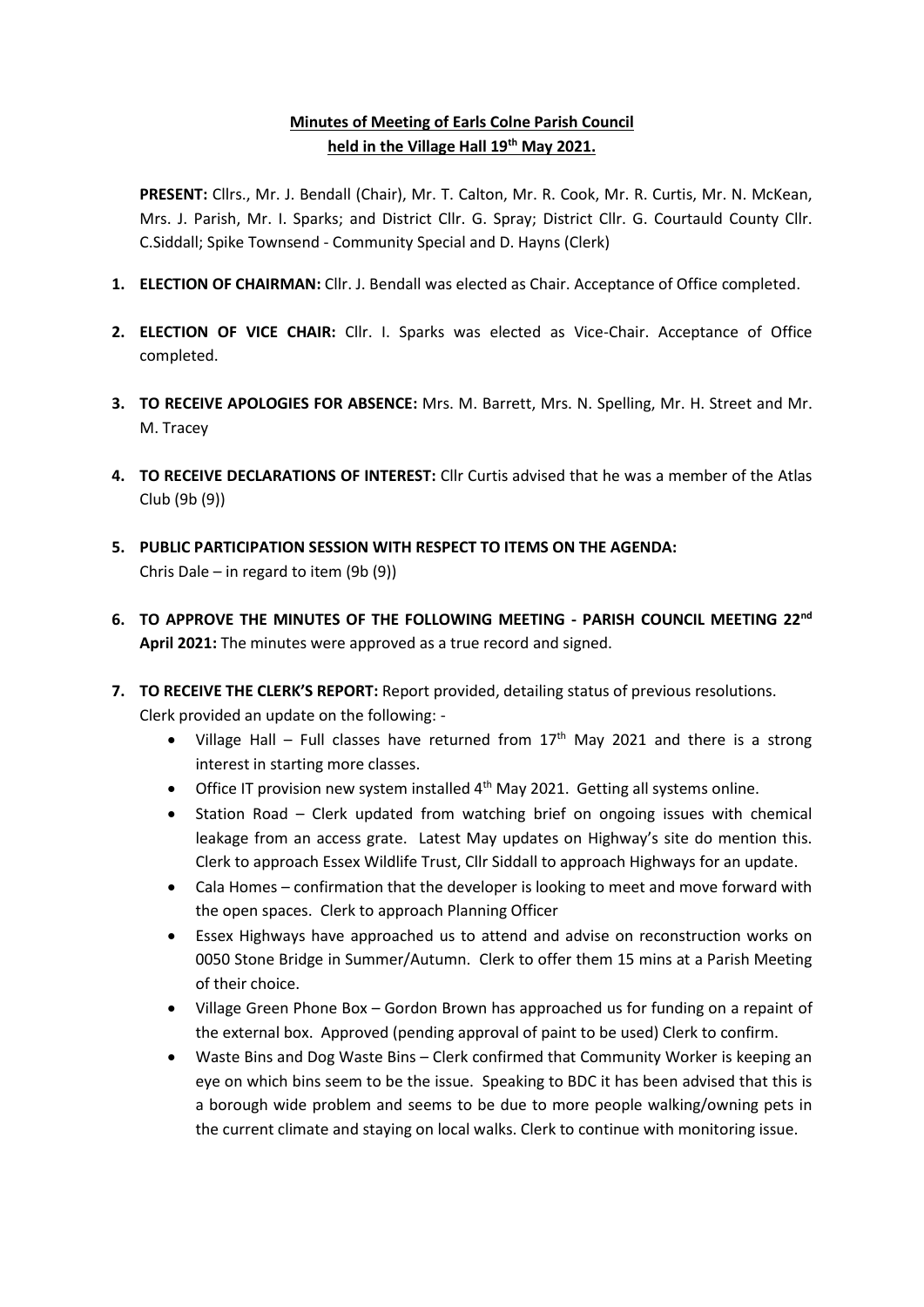### **8. TO RECEIVE THE COMMUNITY SPECIALS REPORT:**

## **Community Special Constable Update – May 2021 – EC Parish Council**

Since last meeting – 19.5 hours patrolling (14.5hrs EC, 5hrs CE)

+3 hours Primary Parking Partnership Meetings

4<sup>th</sup> May – Late Turn duty – licence visit checks X4 all pubs pre inside opening.

Primary Parking Partnership High Visibility patrol AM 18<sup>th</sup> May outside School. 3 Verbal warnings issued, and registrations recorded.

1 visit to Pump House Vaccination Centre.

All village areas patrolled either on foot or vehicle.

Plan being developed for Family Fun Day/ Celebration of Blue Light Services 5 a side football at EC Rec Club for Sunday 25<sup>th</sup> July.

I will not be available  $6^{th} - 14^{th}$  June – Deployed to G7 Conference in Cornwall. (This is not funded or costed to ECPC – will be funded out of G7 policing budget)

## **CSC 80707 Spike Townsend GCGI MSyI**

#### **9. PLANNING:**

a) Decisions reached by Braintree District Council as follows: -

| <b>Application No.</b> | Location                    | <b>Description</b>                       | <b>BDC Decision Minutes</b>  |
|------------------------|-----------------------------|------------------------------------------|------------------------------|
| 21/00897/HH            | 16 Tey Road                 | Single Storey<br>side and part<br>rear   | <b>Application</b>           |
|                        | <b>CO6 2LG</b>              | extensions                               | <b>Permitted</b>             |
| 21/00907/HH            | 24 Upper Holt Street, CO6   | Single-storey rear extensions            | <b>Application Permitted</b> |
|                        | 2PG                         |                                          |                              |
| 21/00787/TPOCON        | The Red House, 52 Park Lane | Notice of intent to carry out works to   | <b>Application Permitted</b> |
|                        | <b>CO6 2RH</b>              | tree in a Conservation Area - Coppice    |                              |
|                        |                             | Scots pine growing into Oak, not many,   |                              |
|                        |                             | live branches in crown lower down to     |                              |
|                        |                             | reduce<br>too.                           |                              |
|                        |                             | David Watson visited site last time and  |                              |
|                        |                             | spoke to clients about this. I missed it |                              |
|                        |                             | off<br>application!!<br>the              |                              |
|                        |                             | Location: bottom of garden boarder of    |                              |
|                        |                             | brick meadows                            |                              |
| 21/00692/HH            | <b>5 Ashwells Meadow</b>    | Part conversion of integral garage to    | <b>Application Permitted</b> |
|                        | <b>CO6 2RF</b>              | habitable floorspace, replacement of     |                              |
|                        |                             | roof to existing single-storey rear      |                              |
|                        |                             | extension and alterations to glazing     |                              |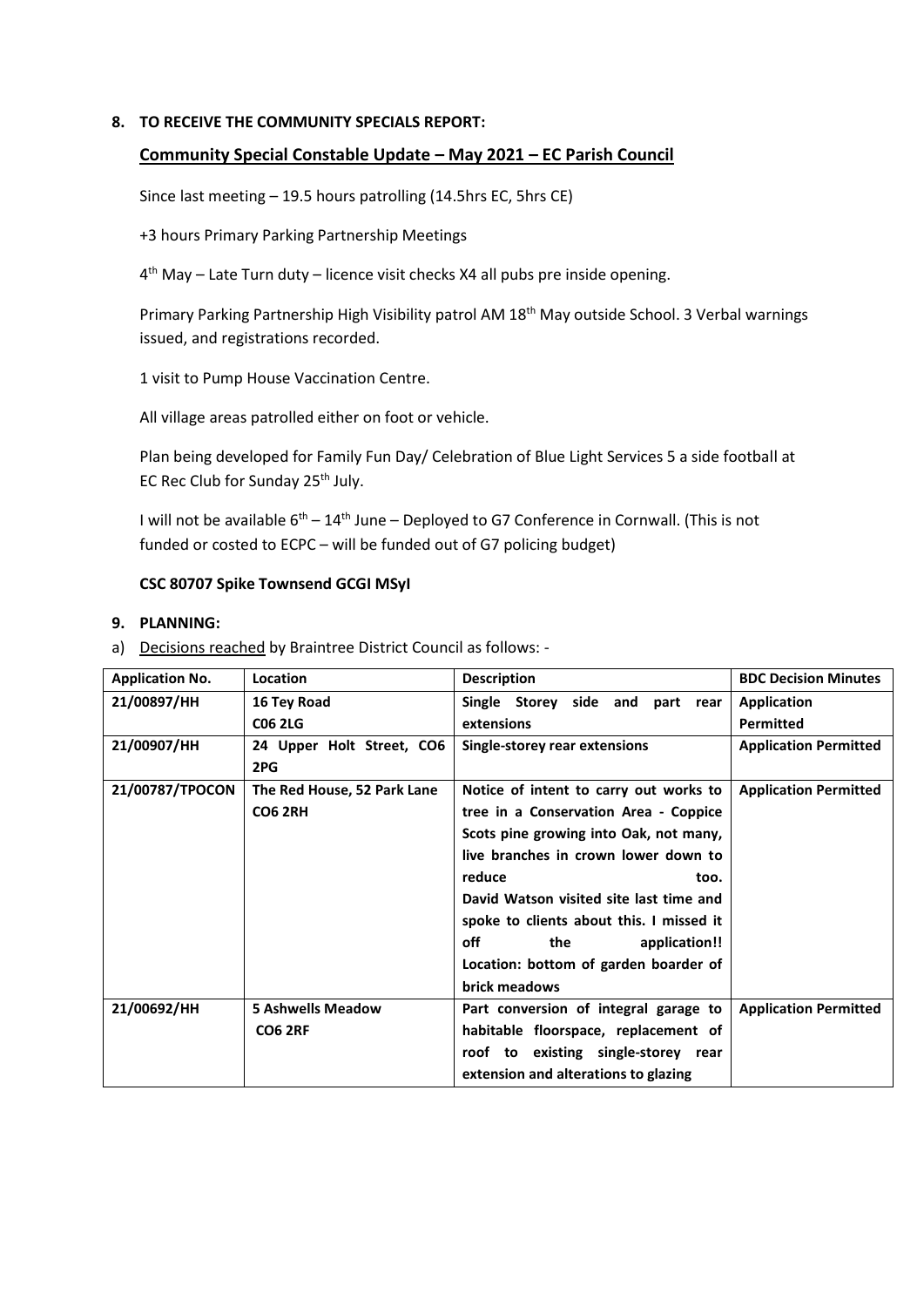b) Current Applications were reviewed by the Parish Council as follows: -

| <b>Application No.</b> | Location                                          | <b>Description</b>                                                                                                                                                                                                                                                                                                                   | <b>Parish Council Decision</b> |
|------------------------|---------------------------------------------------|--------------------------------------------------------------------------------------------------------------------------------------------------------------------------------------------------------------------------------------------------------------------------------------------------------------------------------------|--------------------------------|
| 21/01502/TPOCON        | 15 Burrows Road CO6<br>2RZ                        | Notice of intent to carry our works to trees in a<br>Conservation Area - Fell 2 Conifers and 5 Leylandii<br>trees                                                                                                                                                                                                                    | No Objections                  |
| 21/01357/TPOCON        | 87 High Street CO6<br>2QX                         | Notice of intent to carry out works to tree in a<br>Conservation Area - Fell small tree in back garden,<br>new owner wants to plant 3 ornamental birch<br>along the boarder                                                                                                                                                          | No Objections                  |
| 21/01355/TPOCON        | The Beeches 2 Ernalds<br>Close CO6 2SF            | Notice of intent to carry out works to trees in a<br>Conservation Area - Reduce Conifers to height<br>already<br>cut by electrical company to make hedge and fell<br>largest conifer in group as too close to wire,<br>causing<br>problems                                                                                           | No Objections                  |
| 21/01354/TPOCON        | Colne Place, 97 High<br>Street CO6 2RB            | Notice of intent to carry out works to trees in a<br>Conservation Area – Cut back Yew by 3 meters<br>behind<br>boarder, cut back neighbouring Holly 1 meter<br>beyond boundary and fell leaning stems over<br>garden,<br>reduce 2x Limes by 4 meters and remove largest<br>stem weighted towards garden and fell split stem<br>Lime. | No Objections                  |
| 21/00070/HH            | 20 High Street                                    | Reconsultation - revised plans                                                                                                                                                                                                                                                                                                       | No Objections                  |
| 21/01179/HH            | 35 Coggeshall Road                                | Replacement windows to the front of the original ho<br>replacement front door and installation of two<br>flat roof domed lights.                                                                                                                                                                                                     | No Objections                  |
| 21/01234/FUL           | Land adj 7 Curds Road                             | Construction of 40m x 20m manege.                                                                                                                                                                                                                                                                                                    | No Objections                  |
| 20/02205/REM           | Land South of Halstead                            | Reconsultation - revised plans                                                                                                                                                                                                                                                                                                       | No Objections                  |
| 21/01315/CLPLB         | Earls Colne Social Club 4<br>Foundry Lane CO6 2SB | information only, that an application for a<br>Certificate of Lawfulness of<br>Proposed Works to a Listed Building has been<br>received. Details of the application are displayed.<br>on the Council's website                                                                                                                       | No Objections                  |
| 21/01313/TPOCON        | 13 High Street                                    | Notice of intent to carry out works to trees<br><b>Conservation Area</b>                                                                                                                                                                                                                                                             | No Objections                  |
| 21/01286/TPOCON        | 15 - 17 Upper Holt Stree                          | Notice of intent to carry out works to trees<br>Conservation                                                                                                                                                                                                                                                                         | No Objections                  |

### **10. Review of Annual Parish Meeting APM:**

• The decision was to suspend until July when, hopefully, there will be better weather if the meeting needs to be held outdoors, and restrictions will hopefully be lifted for easier meeting inside the Hall. Clerk to push for clarification from EALC.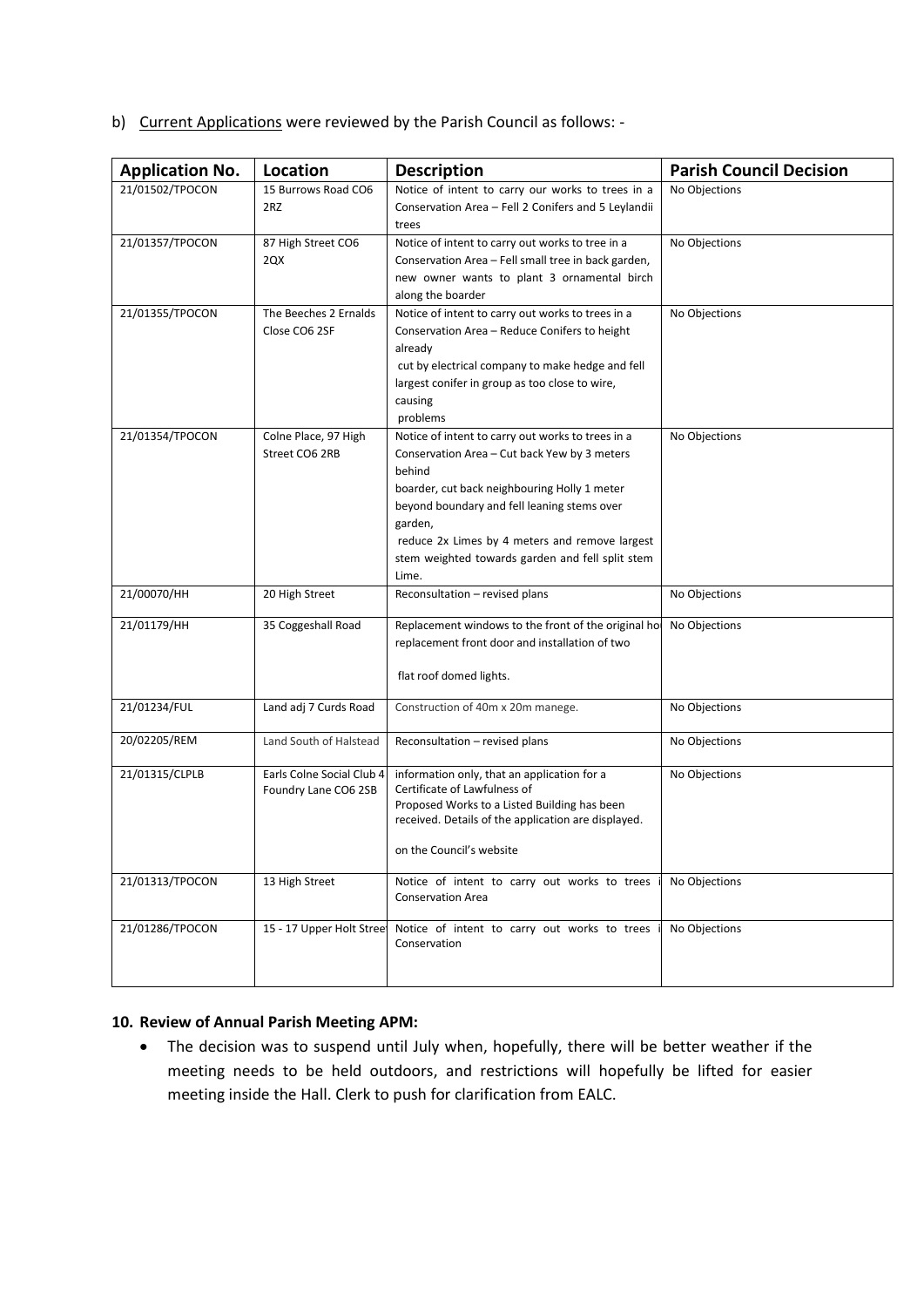## **11. Timeline for Review of Policies:**

• Agreed that each document can be reviewed by an individual Councillor and Clerk timeline and Councillors to be agreed next meeting.

## **12. Review of Standing Committees:**

- Agreed clarification of members and remits to be taken offline due to absence of some Cllrs. Item carried forward to next meeting.
- Agreed that Committee meetings can be looked to be reported in action points or minutes to save time at full meetings.

## **13. Review of Councils Representatives on Outside Bodies:**

• As with Committees carried forward to next meeting.

## **14. Members Meeting Dates for diary:**

• Confirmed dates for this year.

## **15. To Look at returning to Planning Rota for in Person Meetings:**

It was felt that the current system is working. To be carried forward for next meeting.

### **16. Memorial Bird in Hand:**

• Confirmation that the Highways have advised that this is not an issue under their jurisdiction as the memorial is on private land and they cannot see that it is causing an obstruction.

### **17. To Receive and Update on Playgrounds:**

- Cllr Parish and Cllr McKean advised that they are meeting with representatives for playgrounds from BDC and companies providing equipment to improve current provisions in the Village.
- Cllr Courtauld to ask for clarification on the play equipment that has been removed.

### **18. Section 106 monies:**

- Confirmation of feedback from Planning Department.
- Information to be shared with BDC as new contact in place. Clerk to Action.
- After update from BDC team in next couple of weeks, quarterly meetings to be arranged.
- Cllr Spray advised that there is to be a review of S106 2021/2022.

### **19. Centenary Awards:**

• It was confirmed that we can look to open these for application again this year.

### **20. Village Planting:**

- Triangle at the end of Park Lane and planter at the end of Station Road have been planted with perennials and more drought resistant plants according to planting plan for Village.
- Cllr Curtis confirmed that there are more plants seeding in with the grass left longer at the side of the Baptist Church.